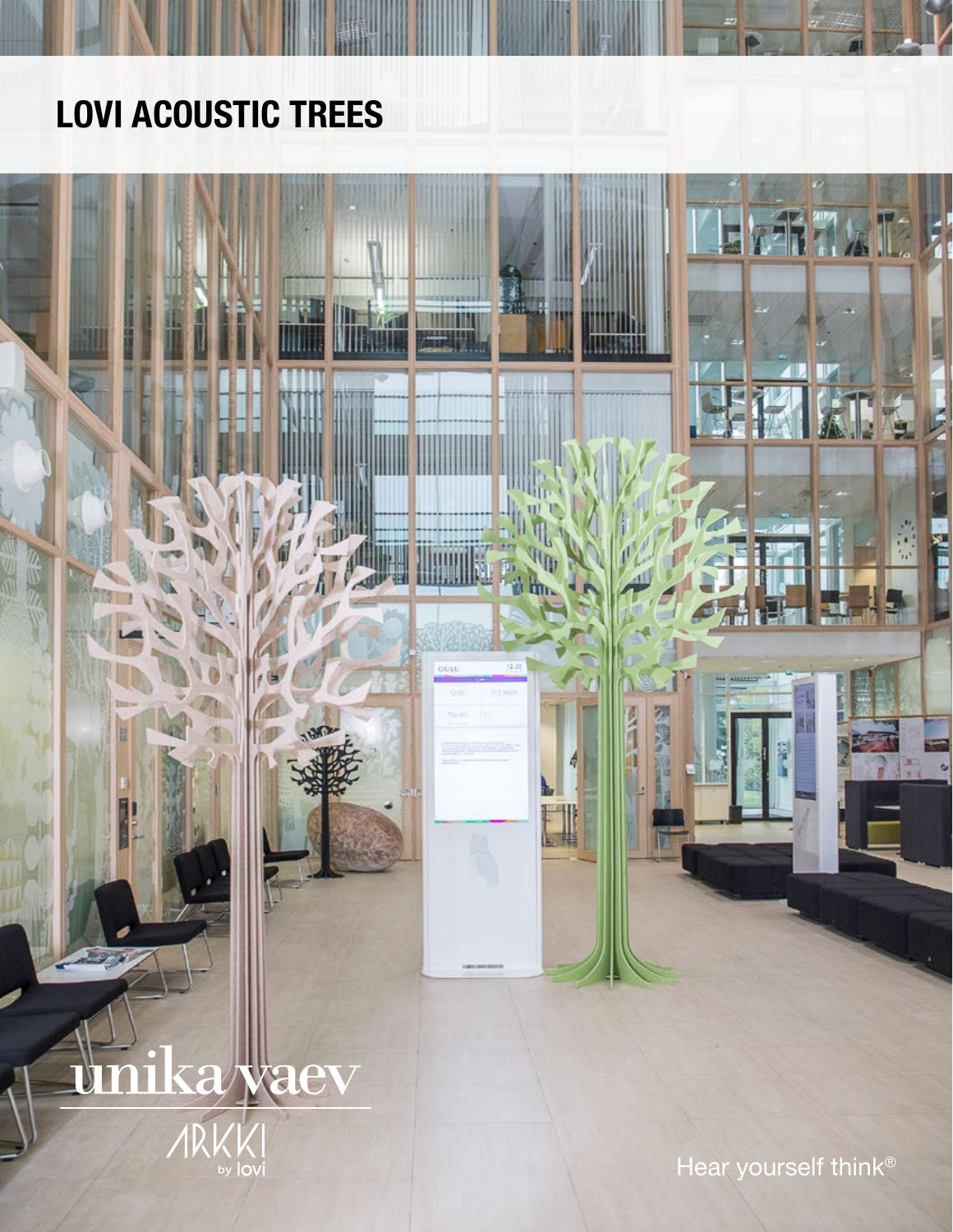## LOVI ACOUSTIC TREES COLORS

















Pale Green White







Dark Red Grey Grey Constants Light Blue Light Grey Constants Light Grey